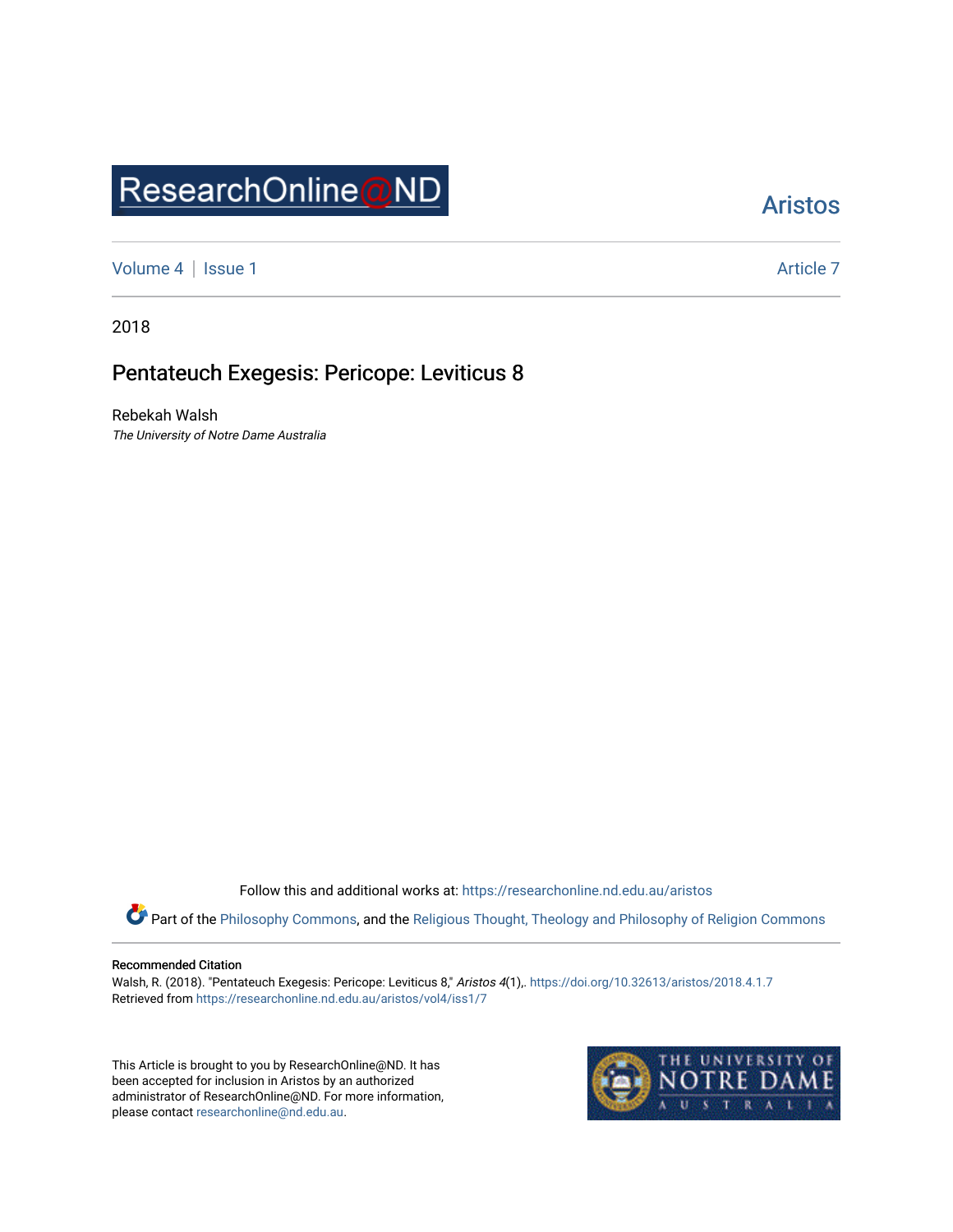## **PENTATEUCH EXEGESIS Pericope: Leviticus 8**

#### **Rebekah Walsh**

#### **Pericope: Leviticus 8**

Chapter 8 of Leviticus details the first ordination of "Aaron and his sons"<sup>1</sup> and the institution of the Levitical ordination rites. The object of the rite is made explicit as ordination for the purpose of the atonement of the sins of the Levites themselves and the people. $2$  This exegesis will argue that the selection and consecration of the Levites followed a process of divine and human preparation. The office of priesthood which is "conferred" on them, $3$  is a purpose and responsibility which they themselves undertake as a tribe, choosing to "wholly follow the Lord."<sup>4</sup> The Levites simultaneously assume this role by choosing to be set apart<sup>5</sup> as a response of dedication and obedience to this divine call. They are subsequently appointed to atone for their own sin and guilt, and that of the people of Israel. This responsibility then becomes a role of mediation between God and Israel.<sup>6</sup> It seems that the significance of ordination, is that it is the moment in which the Lord "fills" the Levite priests with the ministry of their office. This consecration and subsequent filling of "Aaron and his sons,"<sup>7</sup> as priests for the Lord, occurs through the carrying out of the rite of ordination. It transforms them, and offers them a new active call to holiness.<sup>8</sup> The transformation that this new office causes is a notable example of God's mercy and faithfulness to his people,  $9$  to whom he offers a means of atonement for sin and the possibility of holiness for the people.<sup>10</sup>

l

<sup>&</sup>lt;sup>1</sup> Lev 8:2, Revised Standard Version henceforth.

<sup>2</sup> Lev 8:33-34.

<sup>3</sup> University of Navarre, *The Pentateuch* (Dublin: Four Courts Press, 1999), 445.

<sup>4</sup> Ex 32:29; Francis Brown, S. R. Driver, and Charles A. Briggs,*The Brown, Driver, Briggs Hebrew and English Lexicon: With an Appendix Containing the Biblical Aramaic: Coded with the Numbering System from Strong's Exhaustive Concordance of the Bible* (Peabody, Massachusetts: Hendrickson Publishers, 2015), 570.

<sup>5</sup> Ex 32:29; John R. Kohlenberger, *The Interlinear NIV Hebrew-English Old Testament* (Grand Rapids: Zonderman Publishing House, 1998), 240.

<sup>6</sup> Lev 4:20-21; Scott Hahn, *Catholic Bible Dictionary* (New York: Doubleday, 2009), 536.

 $7$  Lev 8:2.

<sup>8</sup> Lev 21:7-8.

<sup>&</sup>lt;sup>9</sup> Ex 34:6-7.

<sup>&</sup>lt;sup>10</sup> Lev 20: 22,24,26.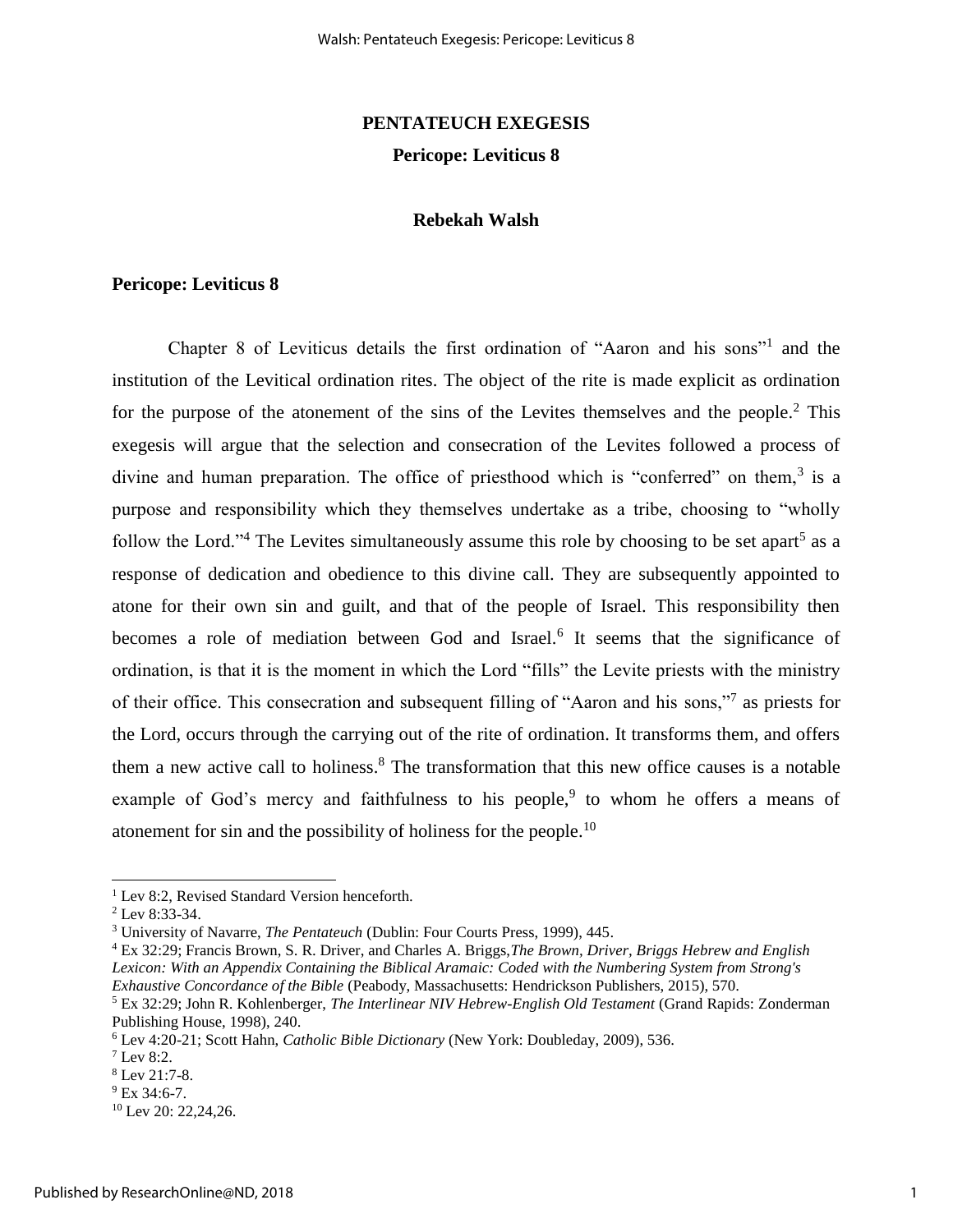The introductory verse establishes the key elements of the rite, $11$  which are, over the course of the chapter, carried out according to the instructions Moses receives from God on Mt Sinai in Exodus 28 and 29.<sup>12</sup> This first instruction begs the question, why is it that "Aaron and his sons," are brought forward as the men selected for ordination?<sup>13</sup> During this revelation on Mt Sinai, the Lord gives the specific instructions regarding the selection of Aaron and his sons, the requirements for the vestments and the sequence of the ordination rite, including the sacrifices and consecration of the men. No explicit reason is offered for their selection, $14$  however an answer to this question is indicated in the event of the idolatry of the golden calf, Israel's apostasy which was committed in Exodus  $32<sup>15</sup>$  Aaron is held responsible by Moses for having "brought a great sin upon" the people of Israel, having permitted and facilitated the making of the calf to be "worshipped and sacrificed to," instead of God.<sup>16</sup> Moreover, the serious effect of this sin was not diminished despite Moses' intercession for Israel as a nation, which remits their total destruction.<sup>17</sup>

The ramifications of the guilt of this offence, that "the people had broken loose," and separated themselves from the covenant which God had only just established, results in a severe penalty.<sup>18</sup> Moses, called to the Israelites, "Who is on the Lord's side? Come to me." The "sons of Levi" referred to collectively, are the only ones to respond with the obedience that was required of Israel in the first place.<sup>19</sup> It is through their obedience that they become "mediators" like Moses,  $20$  since they place themselves in the position to hear the instruction of the Lord, and subsequently to carry out, through their obedience the required penalty for the offence of Israel.<sup>21</sup> This action of obedience and loyalty to God sets an important precedent, which Moses recognises, saying, "Today you have *ordained* yourselves for the service of the Lord…"<sup>22</sup> The

l

<sup>&</sup>lt;sup>11</sup> Lev 8:1-3; "Take Aaron and his sons with him, and the garments, and the anointing oil, and the bull of the sin offering, and the two rams, and the basket of unleavened bread; and assemble all the congregation at the door of the tent of meeting."

<sup>12</sup> Ex 25:1-31:18.

<sup>13</sup> Lev 8:2; Ex 2:1; 4:14.

<sup>&</sup>lt;sup>14</sup> Ex 28:1-30:33.

<sup>15</sup> Ex 32:1-14; University of Navarre, *The Pentateuch*, 377.

<sup>16</sup> Ex 32:15-24.

<sup>&</sup>lt;sup>17</sup> Ex 32: 11-14.

<sup>18</sup> Ex 32:25; University of Navarre, *The Pentateuch*, 378; Moses had only just interceded for the people so that God would not destroy them; Ex 32:7-10.

<sup>19</sup> Ex 32:26; University of Navarre, *The Pentateuch*, 381.

<sup>20</sup> Hahn, *Catholic Bible Dictionary*, 536.

 $21$  Ex 32:26.

 $22$  Ex 32:29; (emphasis mine).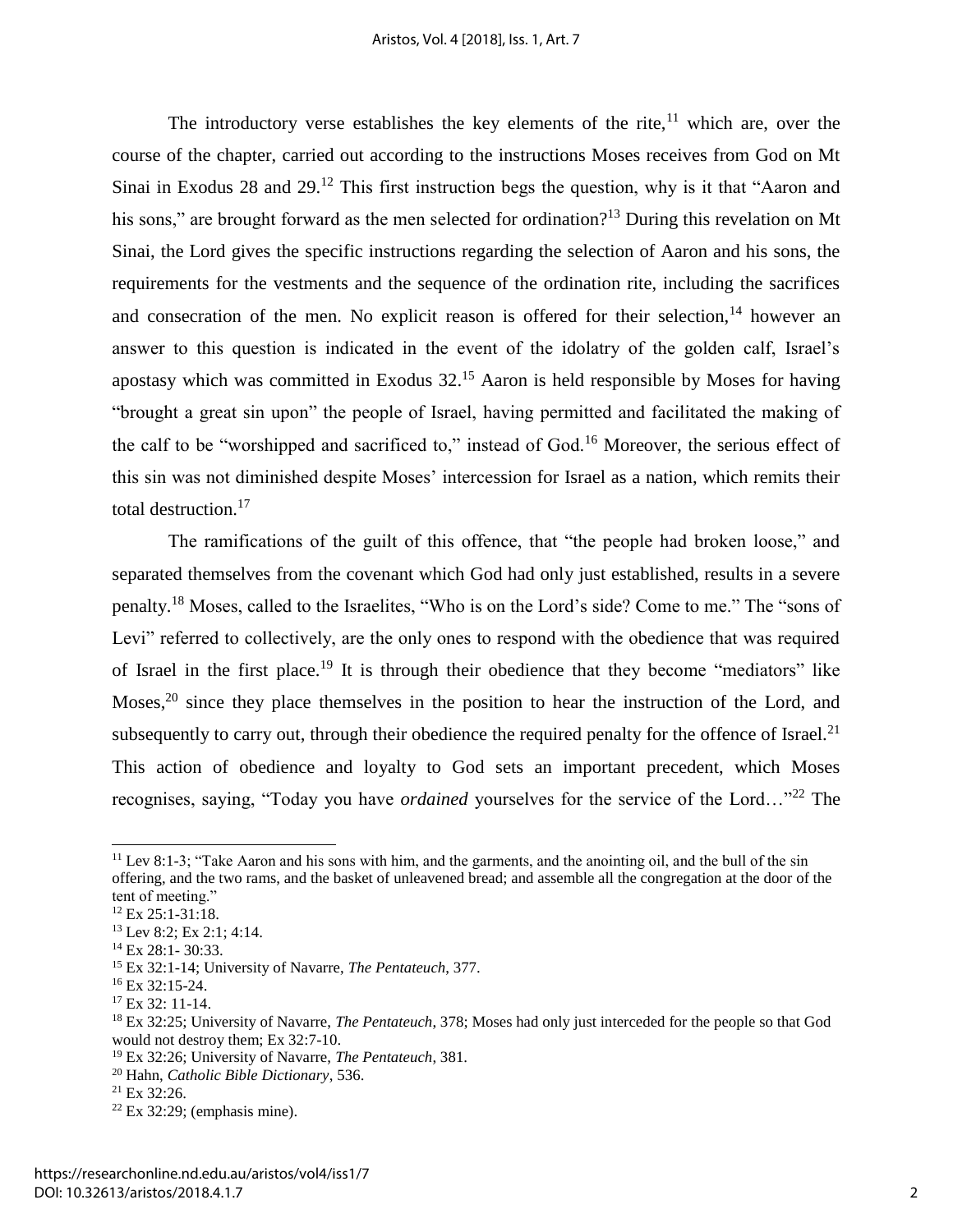word "ordained" is the RSV translation in this verse of the word ו מֲלָאוֹ (mil·'ū) in Hebrew which literally means "they-set-apart" or "consecrate."<sup>23</sup> Variations of the same word are later used in Leviticus 8 to announce the completion of the ordination rite. $^{24}$ 

The word וֹמָלְאֹוּ (mil·'ū) is the "qal" form of the word מֲלָא (male) meaning, "to fill."<sup>25</sup> In the moment of consecration, the Levites have essentially "set [themselves] apart," "for the service of the Lord,"<sup>26</sup> but this choice has also already been preceded by their definitive and irrevocable choice for obedience to the Lord's command in Exodus 32. The choice of this consecration, in which Aaron and his sons offer themselves to the Lord, gains for them the opportunity to be "filled" in a specific way. The consecration paves the way for them to be filled. In this instance the use of the word indicates that their hands are filled with something. Whilst the substance of this filling is not stipulated, in the context of the passage it can be read that their hands have been "filled" with the task of exercising a divine justice.<sup>27</sup>

This occurrence in Exodus 32 sets a precedent for the use of the word "ordination," in Leviticus 8. It only occurs twice in reference to Aaron and his sons, and in two forms,  $28$  both occurring in the same verse.<sup>29</sup> In the first case, the use of the word מַלְאֵיכֶם (mil·lu·'ê·kem) announces the conclusion and "completion" of the rite, which is additionally emphasised by the duration of the ceremony, of seven days and nights; the scriptural number of completion. It thus requires the participation of the Aaron and his sons in the rite for the "ordination" to be fulfilled. The word  $\alpha$ לאיכם (mil·lu·'ê·kem) is noticeably, another form of the same word as that which is used in Exodus 32 to describe the choice which the Levites made for themselves, וה ימלאו (mil·'ū).<sup>30</sup> In this context, Aaron and his sons have simply completed "the days of [their] ordination."<sup>31</sup> It marks the moment at which the office they are to receive is actually conferred.

<sup>23</sup> Kohlenberger, *The Interlinear NIV Hebrew-English Old Testament*, 240; Brown, Driver, and Briggs, *The Brown, Driver, Briggs Hebrew and English Lexicon*, 570.

 $24$  Lev 8:33.

<sup>25</sup> Brown, Driver, and Briggs, *The Brown, Driver, Briggs Hebrew and English Lexicon*, 569-570; When the word מלאו (mil·'ū) is used in the context of the verse, מלאוּ יֵדְכָם ליהוה) the literal meaning translates as "fill the hand." <sup>26</sup> Ex 32:29; Kohlenberger, *The Interlinear NIV Hebrew-English Old Testament*, 240.

<sup>27</sup> Ex 32:27-29.

<sup>&</sup>lt;sup>28</sup> Lev 8:22,28,29,31; This does not include the times it is used to specify the purpose of the sacrifices that are offered during the process of the rite, which are called "consecration" or "ordination" offerings."

<sup>29</sup> Lev 8:33; Kohlenberger, *The Interlinear NIV Hebrew-English Old Testament*, 289.

<sup>30</sup> Ex 32:29; Lev 8:33; Kohlenberger, *The Interlinear NIV Hebrew-English Old Testament*, 240, 289.

<sup>31</sup> Lev 8:33.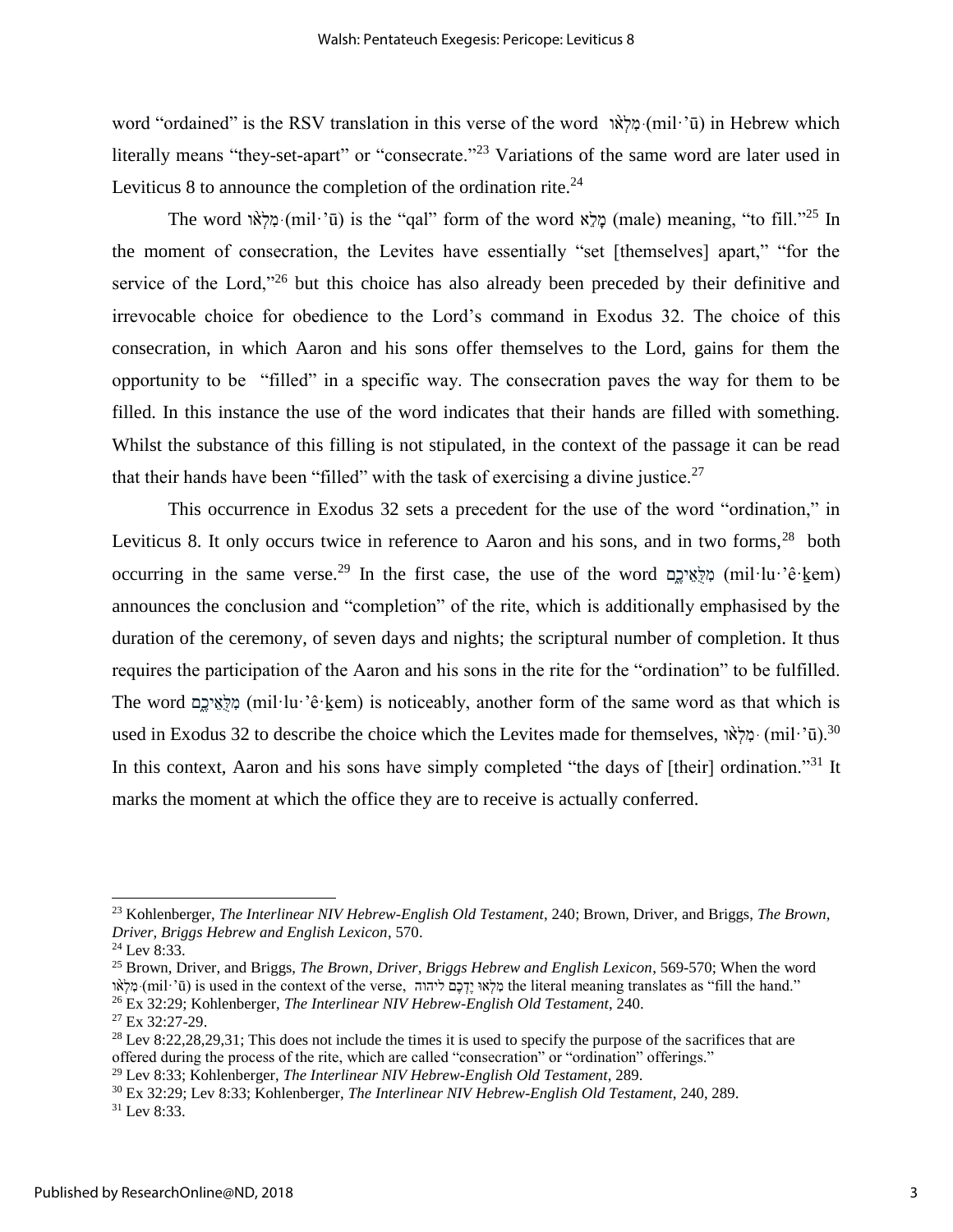The second occurrence however, אֲלֵא (yə·mal·lê) is the piel form of the verb.<sup>32</sup> This form has the effect of intensifying the verb so that the literal translation "he will fill [the] hand of you,"<sup>33</sup> is emphasised to the point of overflowing abundance. The character which is conferred through the rite of ordination necessarily transforms the one receiving the office because of its absolute and overflowing completion in the person. It becomes part of the purpose and intrinsic identity of the recipient. In this instance the similar phrasing of "he will fill [the] hand of you," demonstrates further the continuity between the event of Exodus 32 and the rite of Leviticus 8 however this continuity extends as far back as Exodus 29, when God instructs Moses to carry out the rite.<sup>34</sup> The use of derivatives of  $\frac{x}{a}$  (male)<sup>35</sup> occur far more frequently in the instructions for the ordination of "Aaron and his sons."<sup>36</sup> But perhaps it can be said that in Exodus 32, the Levites prepare themselves collectively to receive this priestly office. Given that ordination in both contexts required the choice of the Levites to undergo consecration, as well as a filling (of the hands) with the office of priesthood; it seems that this double preparation; of the Lord's active call and the Levite's choice to participate, is necessary for the institution of this office in Israel.

It is certain that the institution of this rite of ordination occurs according to the direction of God since the phrase "as the Lord commanded," is used 9 times alone, within Leviticus 8.<sup>37</sup> One of the applications of this phrase follows immediately after the double use of "ordained," stipulating that "As has been done today, the Lord has commanded to be done to make atonement for you." This reason which is given, "to make atonement for you," further emphasises the link between the events of Exodus 32 and Leviticus 8. It is also indicative of the substance with which the hands of the Levites are filled, the task of priesthood is that of making atonement.<sup>38</sup> This role of making atonement may be further understood as a necessary consequence of the roles Aaron and his sons played in the apostasy committed in Exodus 32, as

<sup>32</sup> Brown, Driver, and Briggs, *The Brown, Driver, Briggs Hebrew and English Lexicon*, 570; אֵֵּ֖ל ַמְי) yə·mal·lê) is the piel form of the root word מֵלָא (male).

 $^{33}$  Kohlenberger, *The Interlinear NIV Hebrew-English Old Testament*, 289; אֲתִּר יֵדְבֶם ְliw eh" sa detalsnart si : fill [the] hand of you."

 $34$  Ex 29:9,29,33,35; Not including the references to the "ram of ordination;" Ex 29:22,26,27,31,34.

<sup>35</sup> Brown, Driver, and Briggs, *The Brown, Driver, Briggs Hebrew and English Lexicon*, 570.

<sup>36</sup> Ex 29:4-9; Confraternity of Christian Doctrine, *The New American Bible Revised Edition* (Charlotte, NC: Saint Benedict Press, 2011), 128.

<sup>37</sup> Lev 8:4,5,9,13,17,21,29,34,36; Stephen K. Sherwood, *Leviticus, Numbers, Deuteronomy*, ed. David W. Cotter (Collegeville, Minnesota: The Liturgical Press, 2002), 57.

<sup>38</sup> Ex 29:33,36,37; 30:10; 32:30; Lev 1:4; 4:20,26,31,35; 5:6,10,13,16,18; 6:7,30; 7:7; 8:15,34; 9:7; 10:17; etc.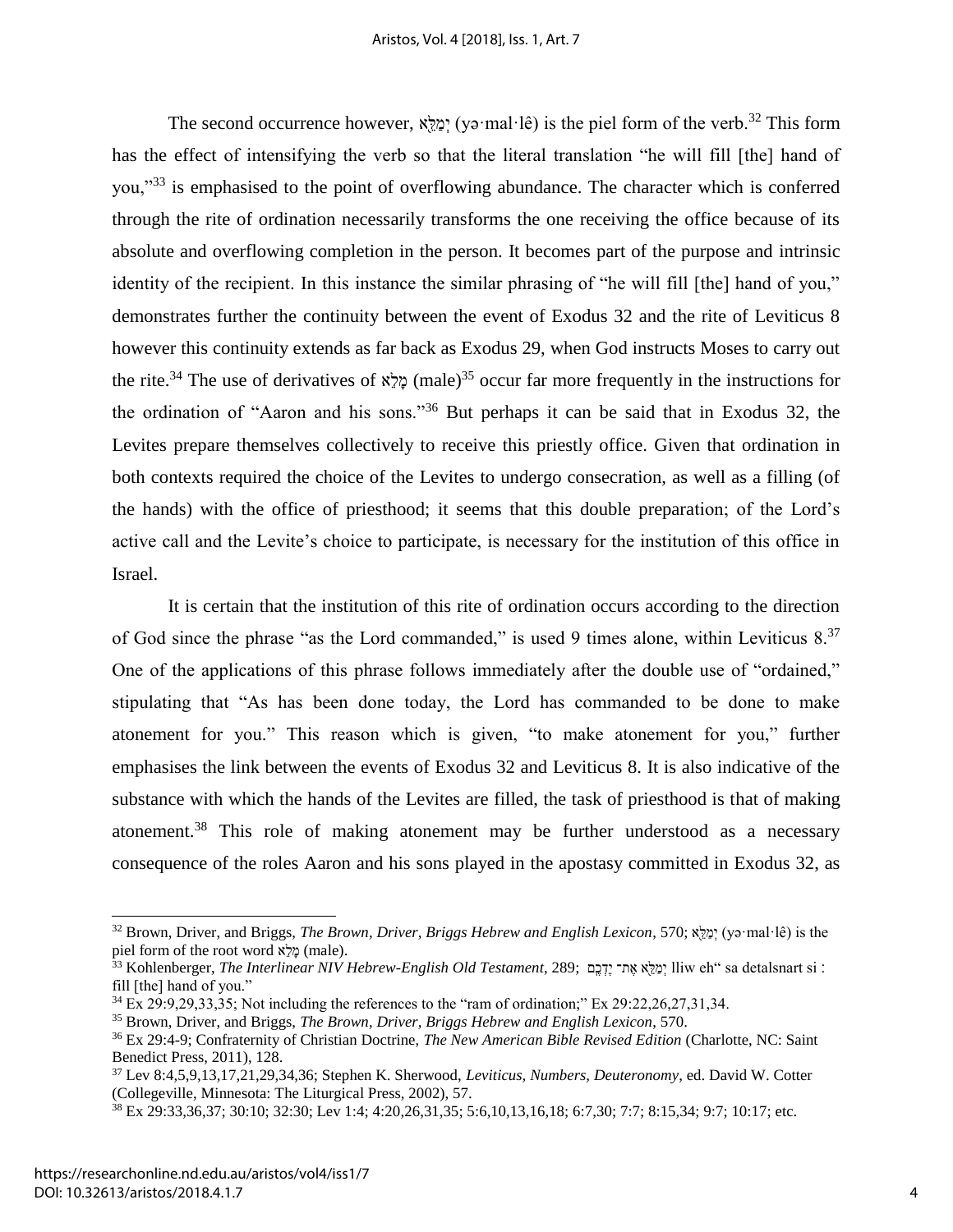well as a divine remedy for Israel's situation. Aaron in particular, who was responsible for the sin brought on Israel, $39$  is made the first high priest, through the anointing with oil. "The pouring of the oil over the head of the high priest so that it flows down into his beard, showed the fullness of priesthood was being conferred on him."<sup>40</sup> Of course the office is not a reward but a reversal of the previous disorder which instead "fills" Aaron and his sons. Although they make the choice to "wholly follow" the Lord, they still carry the weight of Aaron's  $\sin<sub>1</sub>^{41}$  and its subsequent responsibility. Aaron, as the high priest, and the successive high priests, are given the fullness of this responsibility to make atonement, firstly for themselves, because the weight of the priest's sin is such that it "brings guilt on the people," and then for the people of Israel.<sup>42</sup> The high priest, who succeeds Aaron's office bears an even greater responsibility for holiness, and must remain both ritually pure, and free from any defilement, because of his consecration and the office imposed on him.<sup>43</sup>

These two key elements of consecration and the "filling" of the priest with the anointing for their office are necessarily integrated in the process of ordination. If we return to the point in Leviticus 8 when "Moses brought Aaron and his sons,"<sup>44</sup> the word for "brought" וַיַּקְרֵב (way·yaq·rêḇ) is used in reference to Aaron and his sons, at three significant points in the pericope. They are "brought" to be washed, to be clothed in the vestments, and to be anointed with the blood of the sacrifices.<sup>45</sup> Interestingly, the same word **ב** וֹיִקְרֵב (way·yaq·rêb) is used to mark the presenting of the rams "brought" for the sacrifice<sup>46</sup> of the burnt offering, and the wave offering (for consecration).<sup>47</sup>

The double application of the word creates a parallel between Aaron and his sons and the rams that are to be offered in sacrifice. This comparison may even be extended to the first sacrifice, which is a sin offering.<sup>48</sup> Though the action of presentation is not in this case the same,

<sup>39</sup> Ex 32:15-24.

<sup>40</sup> Lev 8:12; Ps 133:2; University of Navarre, *Pentateuch*, 445.

<sup>41</sup> Ex 32:29; Brown, Driver, and Briggs, *The Brown, Driver, Briggs Hebrew and English Lexicon*, 570.

<sup>42</sup> Ex 32:15-24; Lev 4:3-21

<sup>43</sup> Lev 21:10-15

<sup>44</sup> Lev 8:2

<sup>45</sup> Lv 8:6,13,24; Brown, Driver, and Briggs, *The Brown, Driver, Briggs Hebrew and English Lexicon*, 898.

<sup>46</sup> Lev 8:18, 22; Brown, Driver, and Briggs, *The Brown, Driver, Briggs Hebrew and English Lexicon*, 898.

<sup>47</sup> Lev 8:27; University of Navarre, *Pentateuch* 447.

<sup>48</sup> Lev 8:14.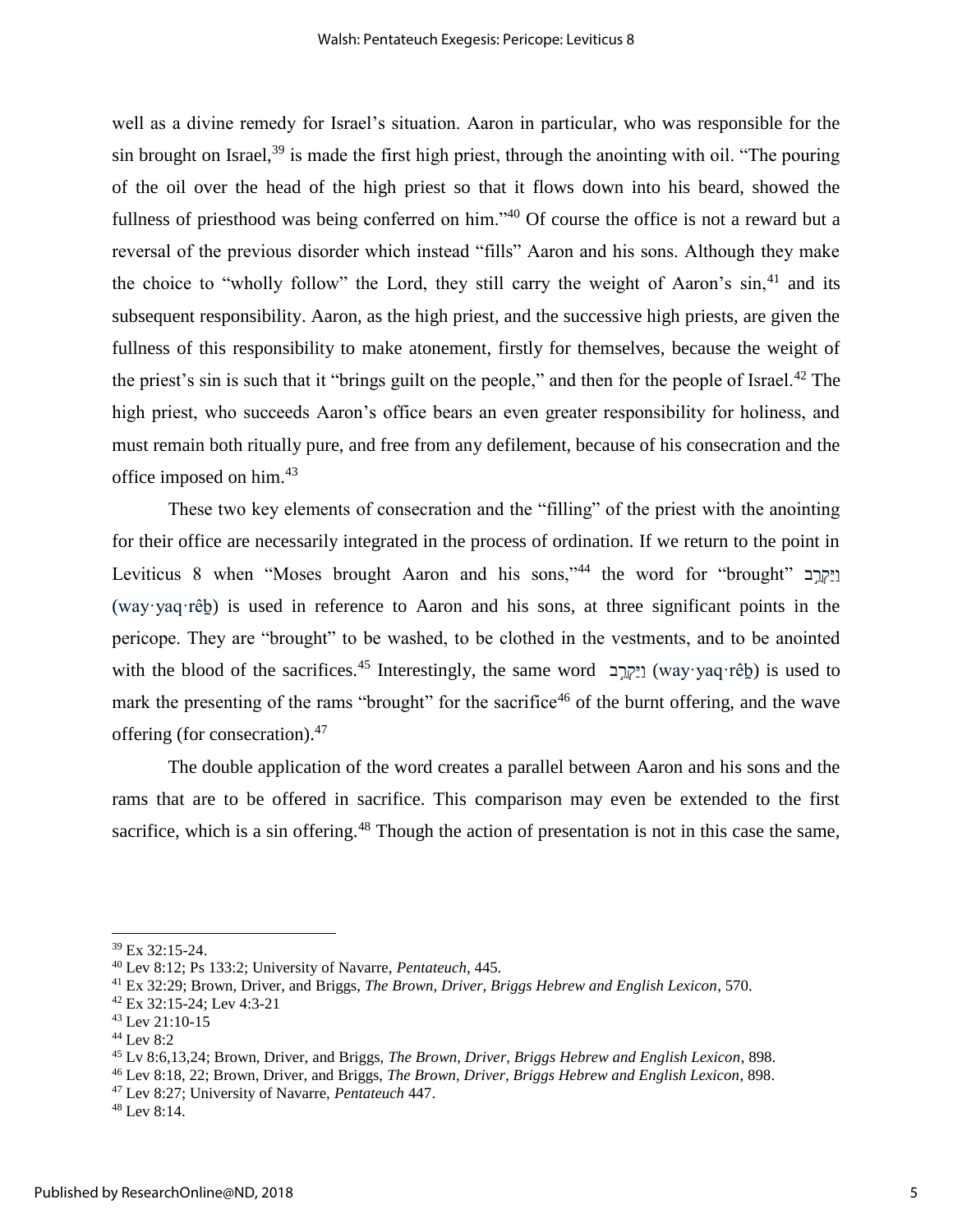the washing of the Levites is immediately reminiscent of the washing of a sacrificial victim.<sup>49</sup> The parallel extends to the purpose which each action in the rite fulfils. The significance of the consecration which the Levitical priests are to undertake, is that they themselves are given sacrificially, which can be seen in the key elements of the rite. The sin offering serves to cleanse through expiation and atonement,<sup>50</sup> the sins of the priest and the people. The imposition of the Levite's hands on the head of the animal "signifies that the animal takes the place of the offerer.<sup>51</sup> Comparatively, the liturgical washing of Aaron and his sons is the symbol of the necessary ritual purity for the office being conferred on them.

The burnt offering and consecration offerings are even more explicit. The sacrifice of the burnt offering, "an offering by fire to the Lord,"<sup>52</sup> symbolises "man's desire to be one with God" who "has dominion over all things."<sup>53</sup> The offering of self and submission to God, which is required by their consecration is visibly marked in the rite of ordination by their investiture. The vestments or the priestly garments of Aaron and his sons become the visible external sign of their consecration. The garments set them apart, firstly by design, since their design was by God's specific instruction.<sup>54</sup> Each article of clothing held a designated purpose, which to assist the priest in their office, or witness to their role. The wealth of the vestments and the skill with which they were made showed the importance of liturgical worship;<sup>55</sup> the turban was marked with the words "Holy to the Lord,"<sup>56</sup> explicitly designating the purpose of the consecration as sanctity. This designation, denoted the "expiatory role" of the high priest since the purpose of this holiness for which the priest was set aside, was to be understood as specifically linked to their duty to "offer sacrifice for his own sins as well as for those of the people."<sup>57</sup> The ramifications of this consecration are that the high priest by virtue of his office and ordination, is sanctified by God.<sup>58</sup> This requirement of holiness is made of each priest, and especially the high priest, since "the closer a person is to God, the greater the requirement of cleanness and

<sup>49</sup> Sherwood, *Leviticus, Numbers, Deuteronomy*, 57; "Since *qrb* Hiphil is so often used in reference to offering sacrifice, its use here with reference to Aaron and his sons may have an overtone of sacrificial offering." (emphasis original)

<sup>50</sup> Lev 4:20; University of Navarre, *Pentateuch* 428.

<sup>51</sup> Lev 8:14,18,22; University of Navarre, *Pentateuch* 422.

<sup>52</sup> Lev 8:21.

<sup>53</sup> University of Navarre, *Pentateuch* 421.

<sup>54</sup> Ex 28:1-43.

<sup>55</sup> University of Navarre, *Pentateuch* 360.

<sup>56</sup> Ex 28:36.

<sup>57</sup> Heb 5:3; University of Navarre, *Pentateuch* 364.

<sup>58</sup> Lev 21:15,23; 22:9,16.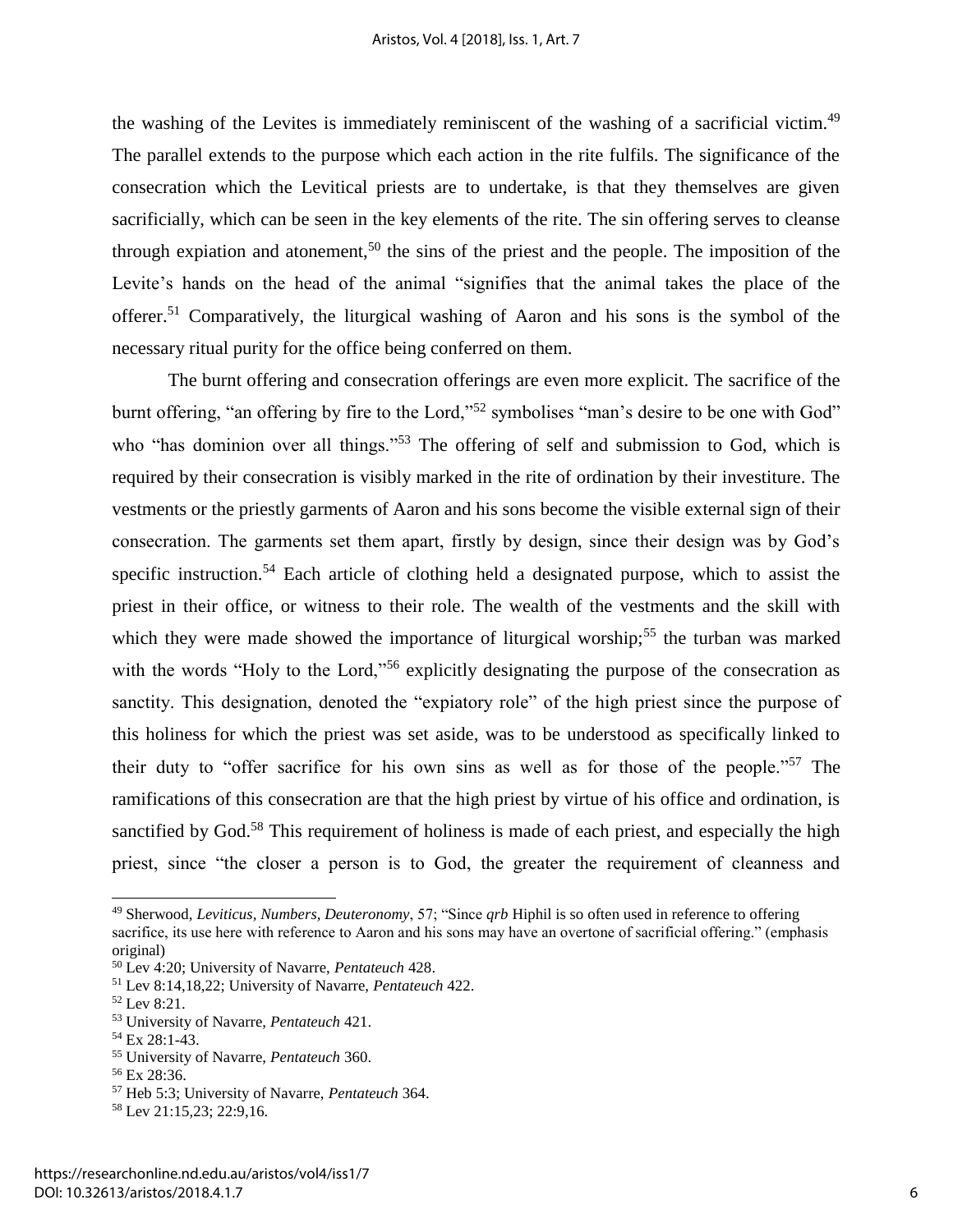holiness."<sup>59</sup> Their actions would bear immediate consequences for the people of Israel and any defilement which was brought upon the priest would defile the people, contrary to the task he has been given, to mediate for the people who have been set apart for  $God.^{60}$ . The garments themselves reveal the priest's responsibility for the people before God, since the names of the twelve tribes are engraved on the stones of the ephod, which would be "upon [his] heart before the Lord continually."<sup>61</sup> The ordination rites effectively bind the priest to the people of Israel and to the service of God in the same way that these vestments are bound to the priest.<sup>62</sup>

Finally the wave, or consecration offering parallels the anointing which is the specific act of consecration. "The purpose of the anointing is to set the person or object apart for the service of the Lord." It was "the anointing and not the oil" which signified that the person was "chosen by the Lord."<sup>63</sup> On the third occasion of Aaron and his sons being brought, they are anointed with the blood of the consecration sacrifice. The blood which is marked on their bodies is the second anointing after the oil.<sup>64</sup> Immediately after this action the entrails and vital organs of the sacrifice are placed in the hands of the Levites. $65$  The symbolism shows definitively that the hands of Aaron and his sons are filled, quite literally to overflowing, with the sacrifice which is the responsibility of their new office and conferred on them by anointing with oil and with blood. "In the outward actions of the [rite of ordination] the power of the divine blessing is communicated to the actual mode of [the Levite's] existence. The sacred action becomes a sacrament."<sup>66</sup>

The final phrase of Leviticus 8 is a recognition of the obedience of Aaron and his sons to the command of the Lord.<sup>67</sup> They humanly completed the actions of the rite, according to the instructions given to them. But these human actions, even the choice of the Levites to wholly follow the Lord,<sup>68</sup> is a response to the transformative purpose which has been instilled in them,

<sup>59</sup> Lev 21:1-24, University of Navarre, *Pentateuch* 490.

<sup>60</sup> Lev 20:22-26.

<sup>61</sup> Ex 28:30.

<sup>62</sup> Lev 8:7,13.

<sup>63</sup> Lev 8:10-12,30; Leander E. Keck et al., eds., *The New Interpreter's Bible, Volume I* (Nashville: Abingdon Press, 1994), 1061.

 $64$  Lev 8:23; "Moses... took some of its blood and put it on the tip of Aaron's right ear, and on the thumb of his right hand, and on the great toe of his right foot." Lev 8:13.

<sup>65</sup> Lev 8:25-27.

<sup>66</sup> "Introduction" in J. W. Kleinig, *Leviticus (Concordia Commentary)*, (St Louis: Concordia, 2003) 23.

 $67$  Lev 8:36; "And Aaron and his sons did all the things which the Lord commanded Moses."

<sup>68</sup> Ex 32:29; Brown, Driver, and Briggs, *The Brown, Driver, Briggs Hebrew and English Lexicon*, 570.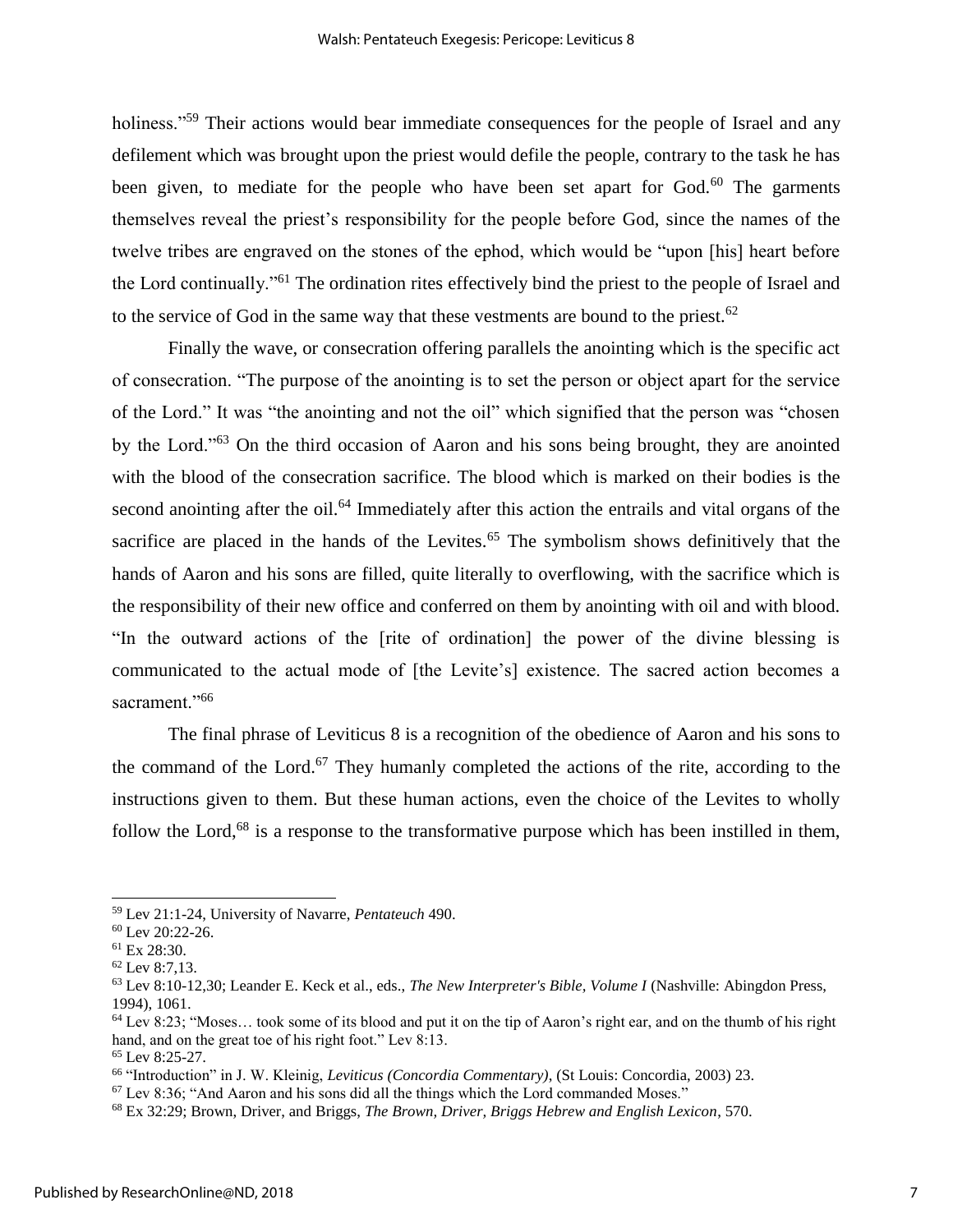by the overflowing completion of ordination that God pours into them.<sup>69</sup> The transformation that this new office brings about a notable example of God's mercy and faithfulness both to Aaron and his sons, and to the whole people of Israel,<sup>70</sup> who are now given a means of atonement for their sin. As for Aaron, who had first "brought sin upon Israel,"<sup>71</sup> in carrying out this office, his position before God is so reversed that "the glory of the Lord appeared" to him and through his blessing, "to all the people."<sup>72</sup>

<sup>&</sup>lt;sup>69</sup> Kohlenberger, *The Interlinear NIV Hebrew-English Old Testament*, 289; "He will fill [the] hand of you." מֵאֵ ׃י דְ כ ֶֽם <sup>70</sup> Ex 34:6-7.

<sup>71</sup> Ex 32:15-24.

<sup>72</sup> Lev 9:4,22-23.